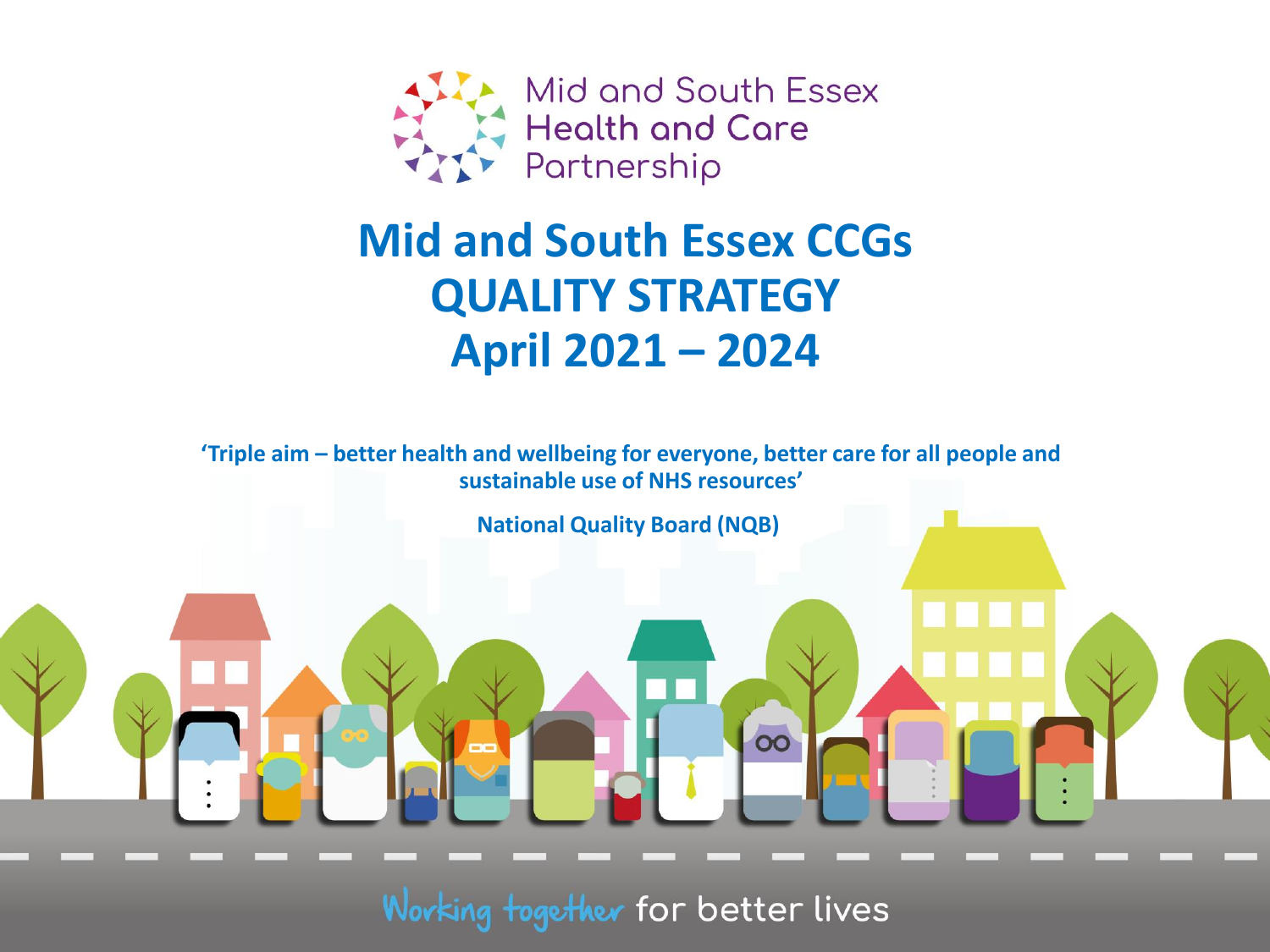## Foreword



Mid & South Essex system would like to present their quality strategy, our 3-year strategic plan for Quality in Mid and South Essex. The strategy is designed to ensure that we strive to become excellent and build upon collaborative working, as we move from individual organisations to one effective and efficient health and care partnership.

This strategy sets out a vision for our future, taking with us the solid foundations from Mid and South Essex Clinical Commissioning Groups and creating new and innovative ways of working to build a framework enabling us to improve quality for all and manage risk effectively.

The strategy has been developed during a pandemic which has severely challenged the NHS and care services as we have provided our Covid 19 response. This has impacted on our ability to provide the usual levels of service with a need to plan our system recovery. It also provides the opportunity to capture the learning that has come out of the pandemic, to transform, raise standards and improve outcomes.

The 3-year plan sets out our ambitions and priorities to improve health and wellbeing for people in Mid and South Essex, supporting our population to live healthier and more independent lives; promoting self-care and prevention by putting quality at the heart of decision making, whilst keeping up with the challenges of a rapidly changing world.

In developing this strategy, the Mid and South Essex Quality Team engaged with many external stakeholders and partner organisations across a range of specialties and services and focussed on the National Quality Board's Shared Commitment to Quality.

We would like to take this opportunity to thank everyone who has contributed to assist in the shaping of this vision for the years ahead.

### **Rachel Hearn Executive Director Nursing and Quality Mid & South Essex Clinical Commissioning Groups**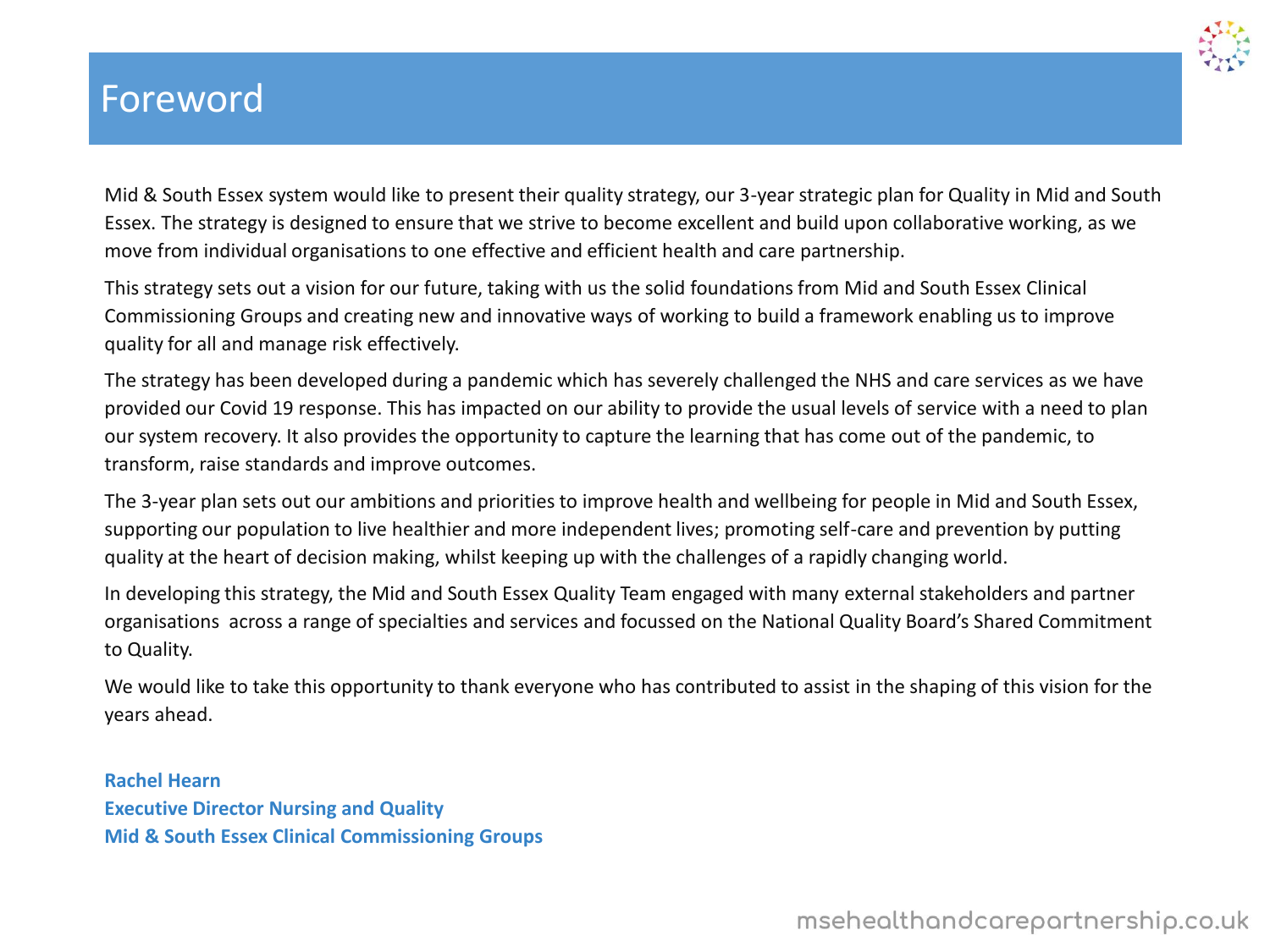## Our Integrated Care System – Mid and South Essex



ICSs are to build on existing quality oversight arrangements, with collaborative working across system partners.

We will resource quality governance arrangements appropriately, including leading **System Quality Groups** (previously Quality Surveillance Groups) and ensure that clinical and care professional leads have capacity to participate in quality oversight and improvement.

- Our integrated care system will be placed on a statutory footing from April 2022.
- Each ICS will comprise an ICS NHS Body and an ICS Health and Care Partnership.
- CCGs functions will be subsumed into the ICS NHS Body, along with some responsibilities devolved by NHSE.
- Individual NHS organisations retain responsibilities to ensure their delivery of highquality care.
- As an ICS NHS body we will also have statutory duties to act with a view to securing continuous improvement in quality.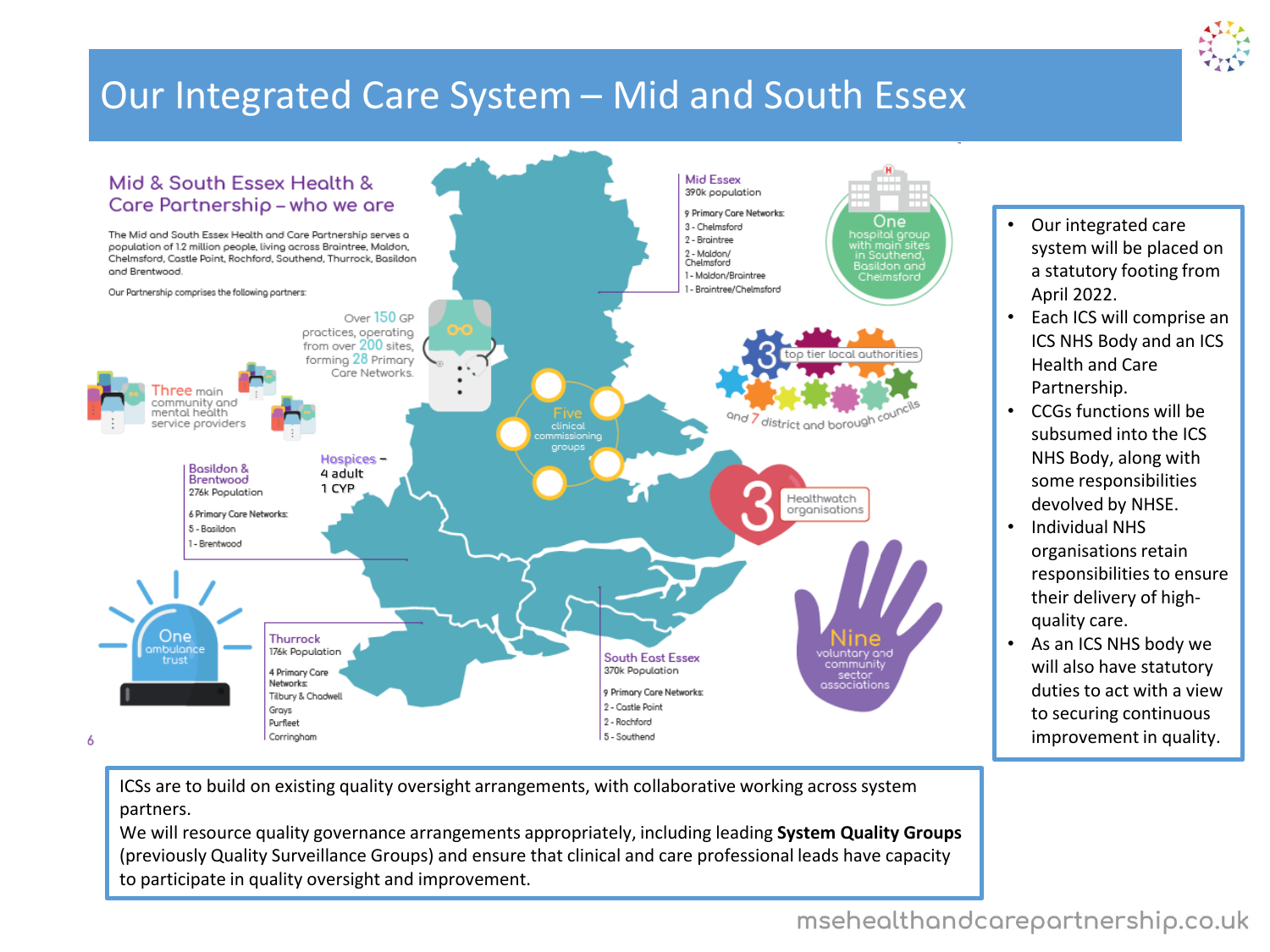## Our Shared View of Quality: What does that look like?

### **High-quality, personalised and equitable care for all, now and into the future**

### **What does this mean in practice?** That people working in systems deliver care that is:

- **Safe**  delivered in a way that minimises errors and maximises delivery of safe care; continuously reduces risk, empowers, supports and enables people to make safe choices and protects people from harm, neglect, abuse and breaches of their human rights; and ensures improvements are made when problems occur.
- **Effective** informed by consistent and up to date high quality training, guidelines and evidence; designed to improve the health and wellbeing of a population and address inequalities through prevention and by addressing the wider determinants of health; delivered in a way that enables continuous quality improvements based on research, evidence, benchmarking and clinical audit.

#### • **Positive experience**

- o **Responsive and personalised** shaped by what matters to people, their preferences and strengths; empowers people to make informed decisions and design their own care; coordinated; inclusive and equitable.
- o **Caring** delivered with compassion, dignity and mutual respect.
- **Well-led** driven by collective and compassionate leadership, which champions a shared vision, values and learning; delivered by accountable organisations and systems with proportionate governance; driven by continual promotion of a just and inclusive culture, allowing organisations to learn rather than blame.
- **Sustainably-resourced** focused on delivering optimum outcomes within financial envelopes, reduces impact on publish health and the environment.



• **Quality care is also equitable** – everybody should have access to highquality care and outcomes, and those working in systems must be committed to understanding and reducing variation and inequalities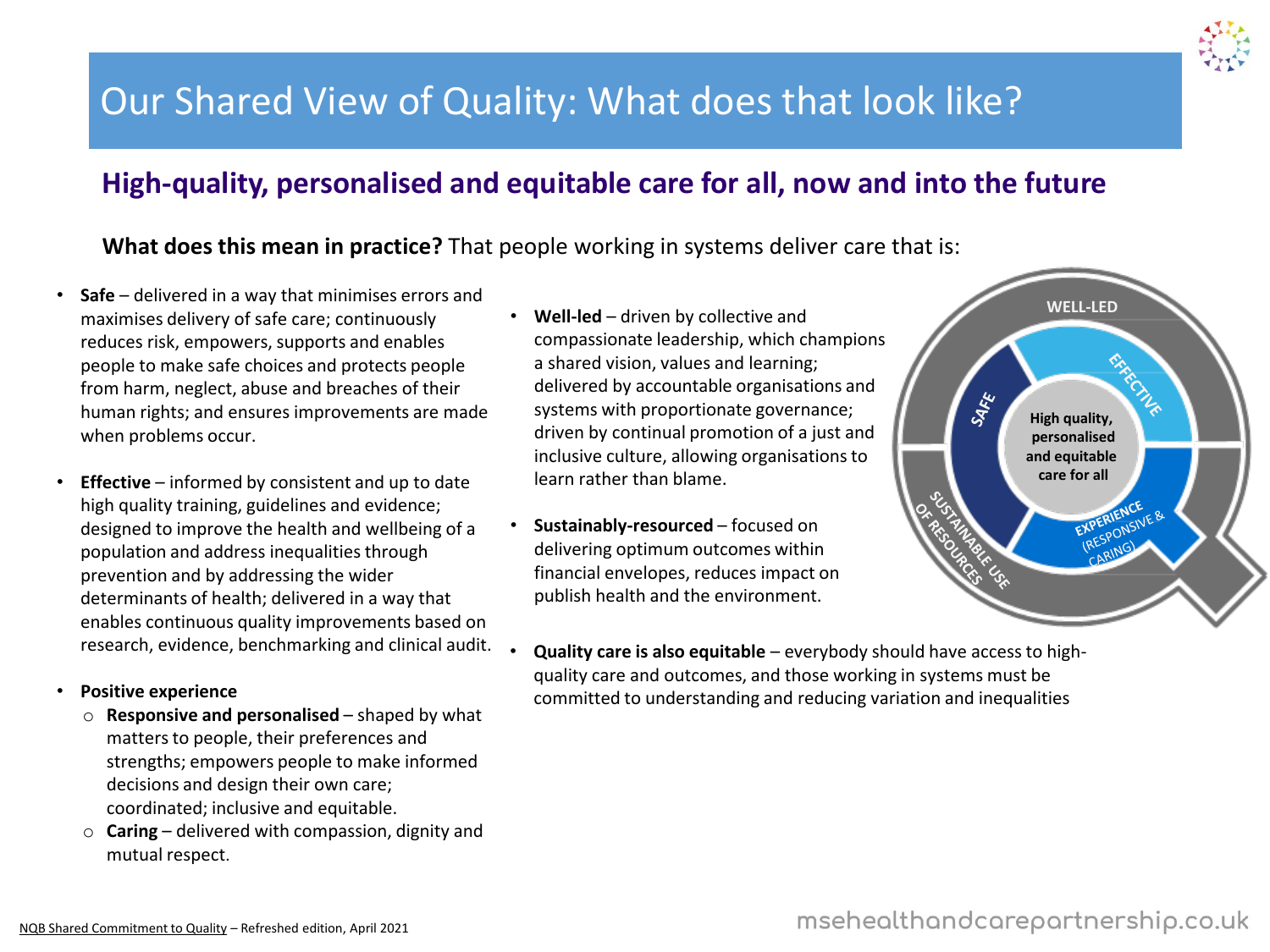

## Delivering Quality – How can we do it?

**Collaboration, trust and transparency, transformation, equity and equality – all by working together**

### **As Commissioners and funders**

- Set clear quality standards and expected outcomes when commissioning, which are considered as part of performance management
- Have clear governance and accountability arrangements for quality
- Work together to ensure seamless pathways between commissioned services, including identifying and managing quality issues
- Develop a just culture which is open, transparent and continuously improving
- To co-produce with local communities to shape the design and delivery of services

### **For Professionals and staff**

Increasing support for staff to:

- Enjoy their work and feel motivated and are supported to deliver high-quality care
- Receive training and support to enable career progression and allow them to continually improve the quality of care they provide
- Be inclusive and respond to the needs of those who face disadvantage and potential discrimination
- Feel safe and confident to speak up when they Feel safe and confident to speak up when they<br>have concerns and are supported afterwards **Collaborate with Research and**

### **People & Communities**

- Know what high-quality care looks like, what they have the right to expect and what to do when their experience falls short
	- Have care that is personalised and empowering, including access to different types of support from voluntary and other organisations
- Are respected, listened to and treated with dignity and equity, as well as able to live the life they want to
- Are equal partners in decision-making about their own care
- Shape and coproduce how services are designed, delivered and improved locally

### **For Providers**

- Set clear quality standards and expected outcomes
- Experience a coherent system of quality assurance, measurement and regulation
- Are accountable for the quality of care they provide, driving quality improvement which translates into improved health outcomes and reduced health inequalities
- Understand their wider role as an anchor institution, including bringing local people into the health and care workforce and helping them build careers
- Develop a just culture which is open, transparent and continuously improving

### **Working with Regulators**

- To ensure that providers are delivering high standards of quality and care, monitoring & inspecting against these standards
- Share learning, best practice & insights across system partners to support improvement
- Work together to share intelligence on quality issues and risks
- Support improvement where potential or actual failures in the quality of care are identified
- Set clear standards of competence and conduct for health and social care professionals

### **innovation partners**

- Support the system to continually improve and maintain quality
- Triangulate data and evidence across pathways and services, presenting it in a meaningful way. This includes feedback from those accessing services
- Share learning, best practice & innovations across system partners to influence and improve delivery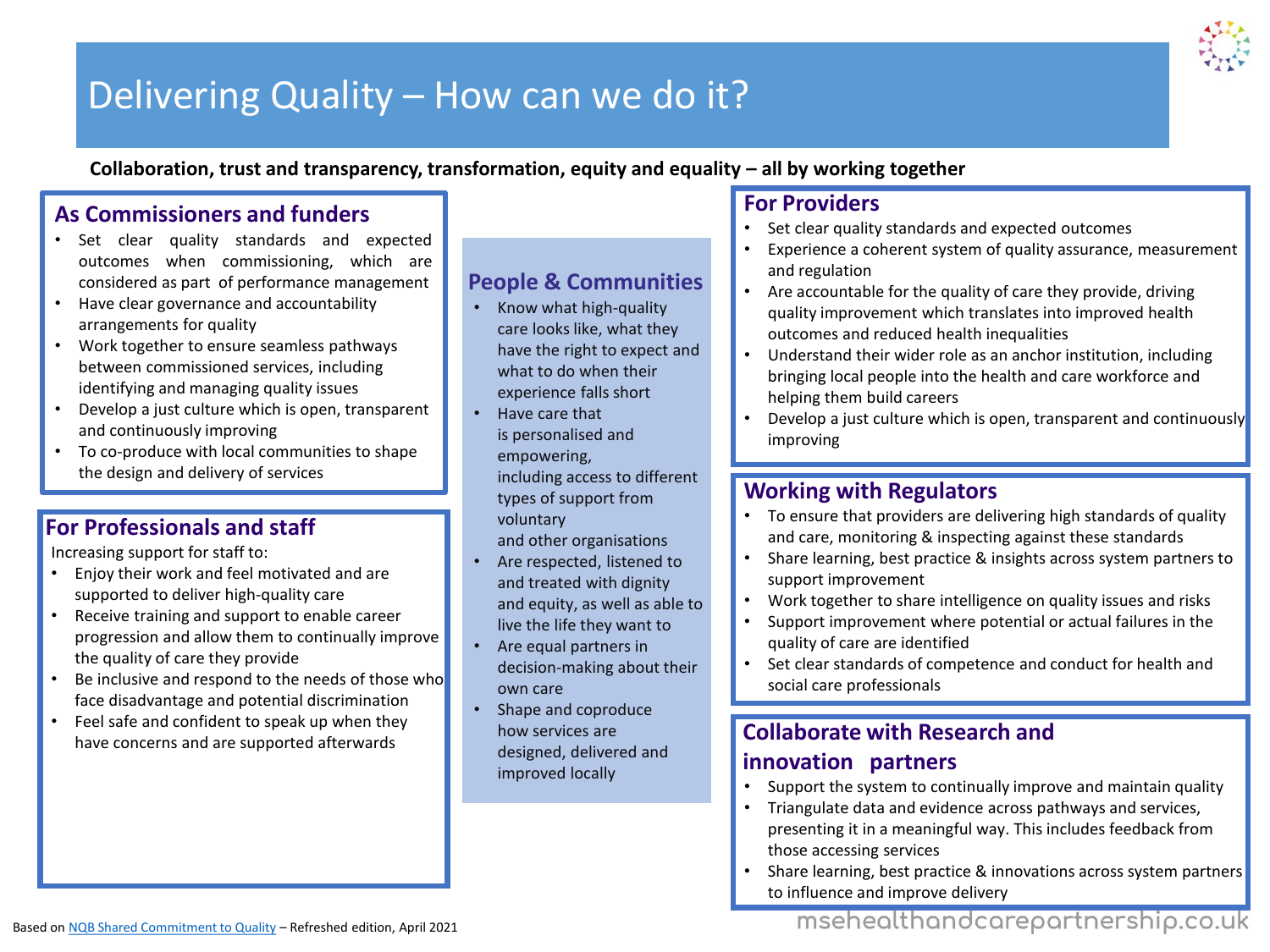

## Delivering Quality – NQB Seven Steps ICS Ambitions



#### **1 Setting clear direction and priorities**

To deliver a new service model for the 21st century, which delivers better services in response to local needs, invests in keeping people healthy and out of hospital, and is based on clear priorities, including a commitment to reducing health inequalities.

#### **2 Bringing clarity to quality**

setting clear standards for what high quality care and outcomes look like, based on what matters to people and communities.

#### **3 Measuring and publishing quality**

Measuring what matters to people using services, monitoring quality and safety consistently, sharing information in a timely and transparent way, using data effectively to inform improvement and decision-making.

#### **4 Recognising and rewarding quality and learning**

Recognising, celebrating and sharing outstanding health and care, learning from others and helping others learn, recognising when things have not gone well.

#### **5 Maintaining and improving quality**

Working together to maintain quality, reduce risk and drive improvement.

#### **6 Building capability forimprovement**

Providing multi-professional leadership for quality; building learning and improvement cultures; supporting staff and people using services to engage in coproduction; supporting staff development and wellbeing.

#### **7 Staying ahead**

By adopting innovation, embedding research and monitoring care and outcomes to provide progressive, high-quality heath and care policy.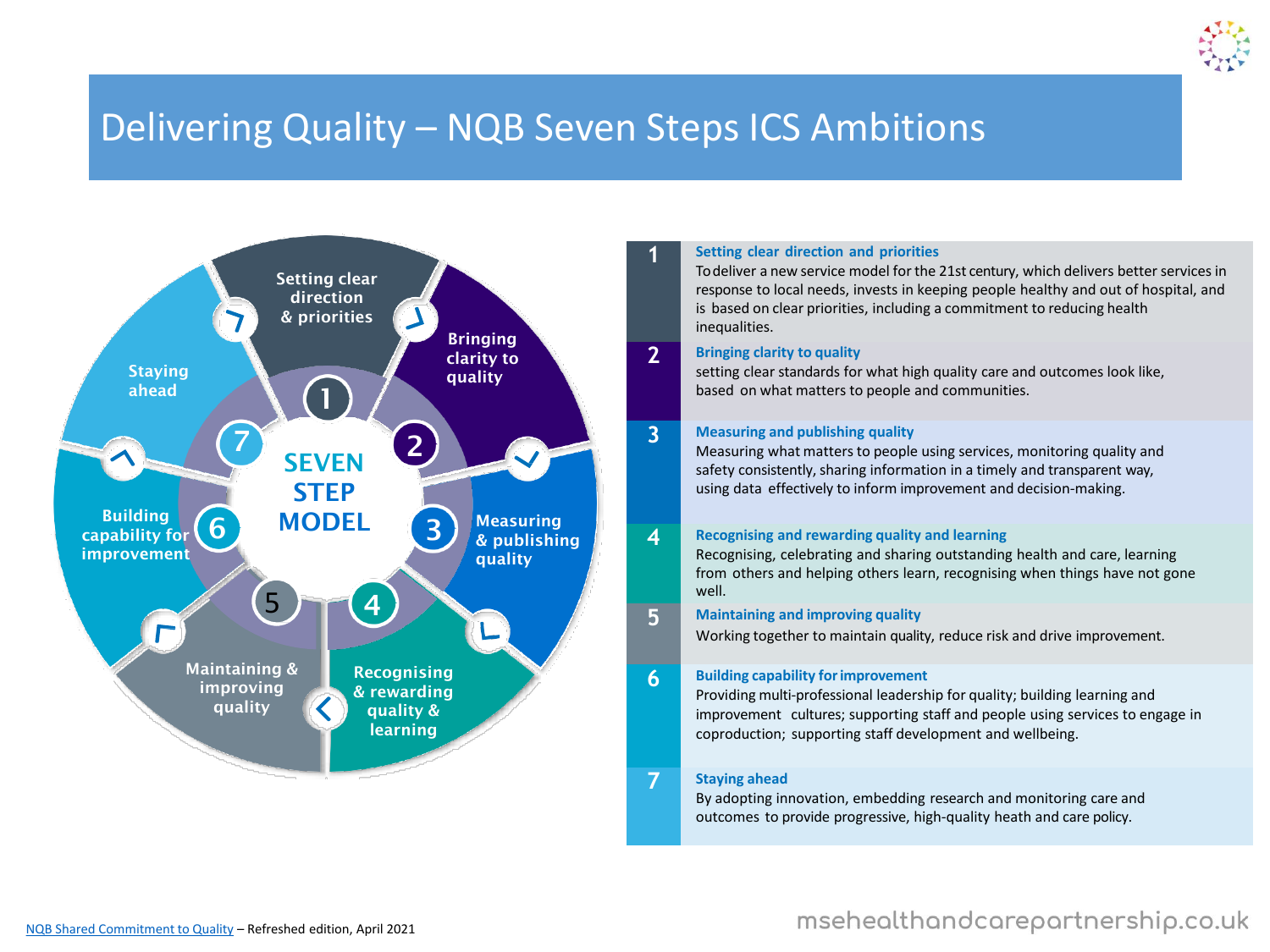## Delivering Quality – 6 Key Principles

Based on learning from systems to date, there are six key principles that should underpin decisions around quality in health and care systems:



**1. A shared commitment to quality** Partners have a single understanding of quality, which is shared across all services. Partners work together to deliver shared quality improvement priorities and have collective ownership and management of quality challenges.



**4. Clear and transparent decision-making** Partners work together in an open way with clear accountabilities for quality decisions, including ownership and management of risks, particularly relating to serious quality issues.



#### **2. Population-focused**

Clear quality improvement priorities are based on a sound understanding of quality issues within the context of the local population's needs, variation and inequalities.



#### **5. Timely and transparent informationsharing**

Partners share data and intelligence across the system in a transparent and timely way.

#### **6. Subsidiarity**

Management of quality largely take place locally; and is undertaken at scale where there is a need to improve the health and wellbeing for the local population.

### **2021/22 System Priorities**

We will develop further our Patient Safety and Quality Committee in Common to provide strategic leadership and oversight for quality across the ICS

#### **Key principles 1, 3 & 4**

We will work to develop a shared definition, vision & understanding of quality to establish a single view of quality across health & social care, including the voluntary & 3rd sector

#### **Key Principles 1, 2 & 6**

We will implement the quality governance and assurance mechanisms across the system that reduces duplication & focuses on improvement and sustainability

#### **Key Principles All**

We will use existing /develop metrics to understand the impact of quality improvements within our system

**Key Principle 5**

The NQB's Position Statement on quality in ICSs highlights these principles, as well as some consistent operational requirements that all ICSs are expected to have in place in 2021-22 and beyond.

#### **3. Co-production with people using services, the public and staff**

Meaningful engagement ensures that people using services, the public and staff shape how services are designed, delivered and evaluated.



### msehealthandcarepartnership.co.uk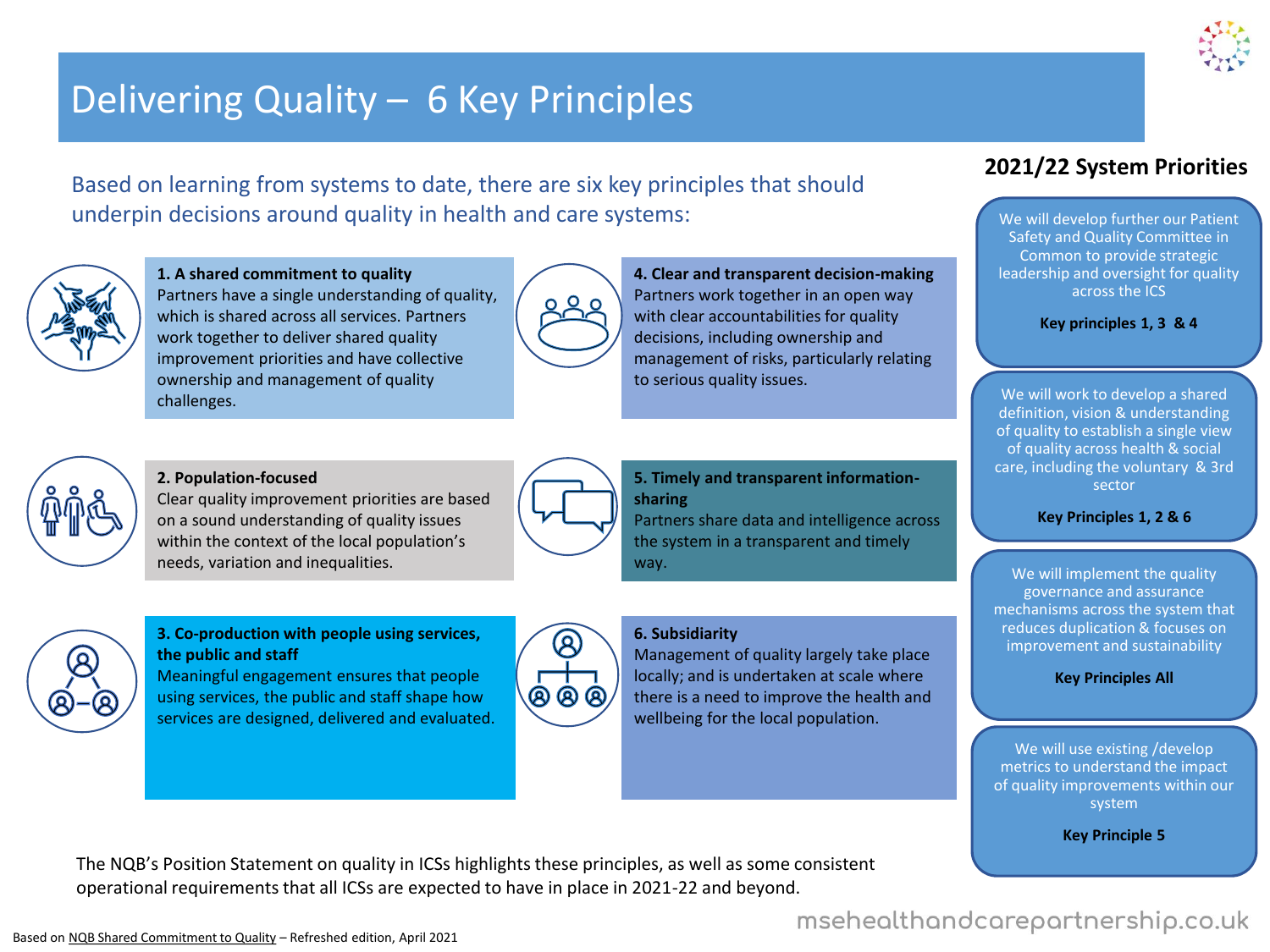## Delivering Quality – planning, control and improvement

Delivering quality care in our system with consideration of **The Juran Trilogy,**  a quality management model

There are three core quality 'functions' that need to be delivered by our, system.

Central to these three functions is open sharing and learning. When delivered effectively, these functions work together in an integrated way to ensure that we can:

- Identify and monitor early warning signs and quality risks
- Plan and coordinate transformation locally and at a system level
- Deliver ongoing improvement of quality experience and outcomes

The ICS commits to supporting partners to effectively deliver these functions and in setting up quality management systems, including through the implementation of the NQB Quality Toolkit following its publication and using refreshed guidance on System Quality Groups and Risk Summits where required.

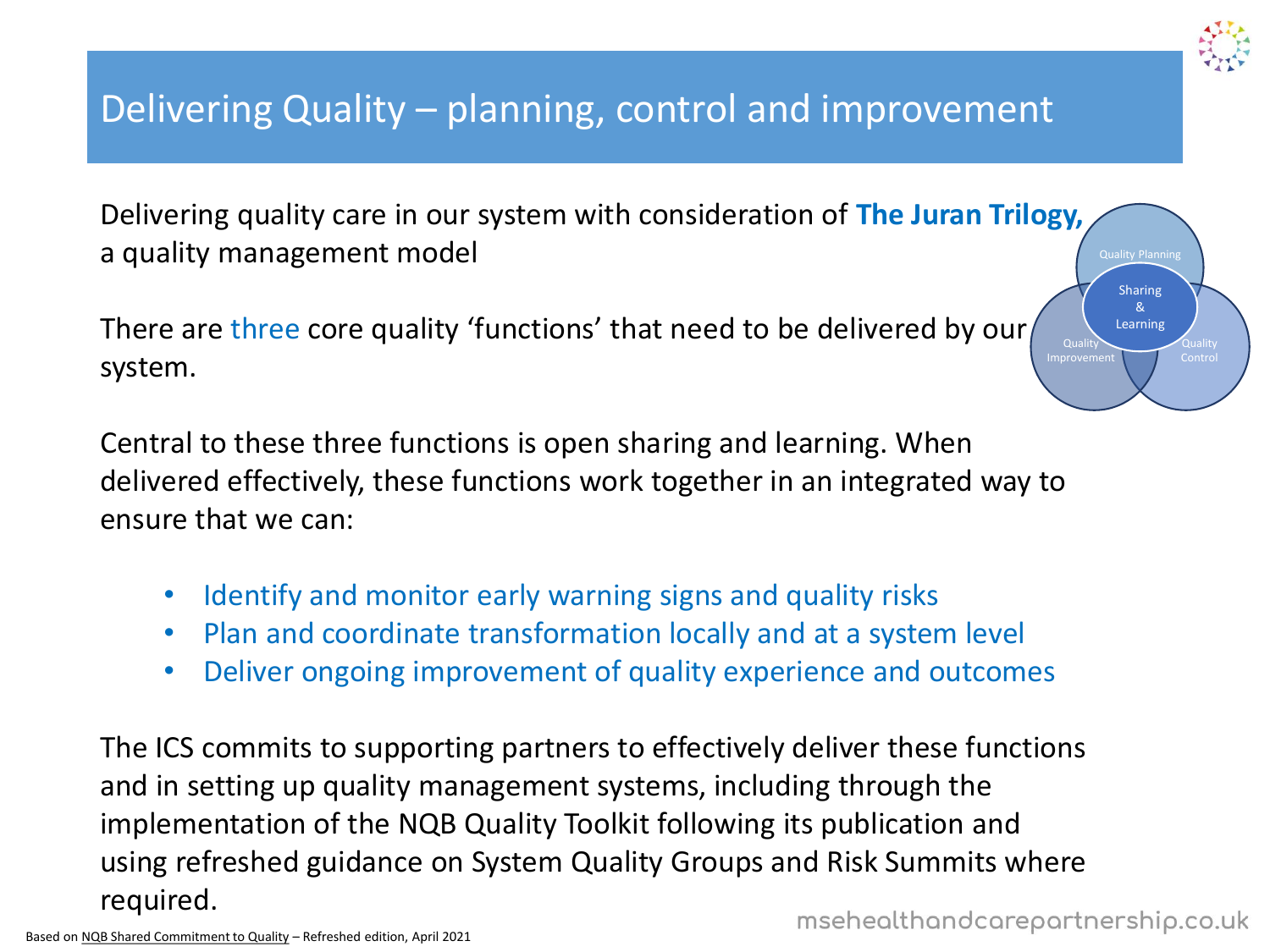

## Our Priorities – Co-production

NHS England have devised a model\* to enable Co-production which is a way of working that involves people who use health and care services, carers and communities in equal partnership; and which engages groups of people at the earliest stages of service design, development and evaluation. Co-production acknowledges that people with 'lived experience' of a particular condition are often best placed to advise on what support and services will make a positive difference to their lives. Coproduction helps to ground discussions and maintains a person-centred perspective. It is a cornerstone of self-care, of person-centred care and of health-coaching approaches.

These are the co-production values and behaviours that we will be guided by relation to Quality during the life cycle of this strategy, ensuring that they become the norm.



Seven steps to make it happen:

- 1. Agreement from senior leaders to champion
- 2. Open and fair approach to recruit a range of people
- 3. Systems to reward and recognise peoples' input
- 4. Early on in project design think where co-production can have a genuine input
- 5. Build into our work programmes so that it becomes our way of working
- 6. Train and develop staff and people
- 7. Regular review and reporting on progress moving to "We said, We did"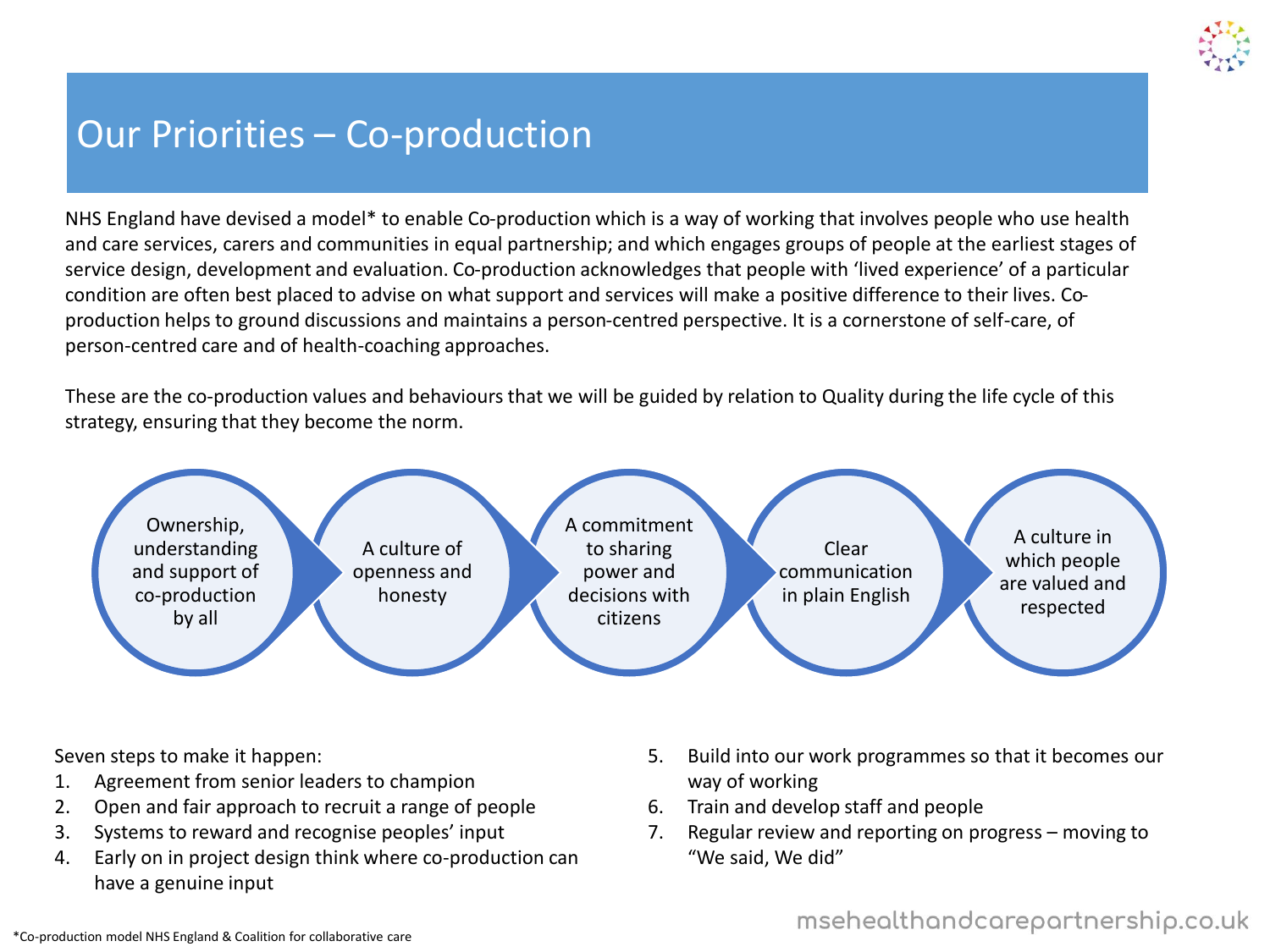

## Our Priorities – Co-production

The 'Ladder of engagement and participation' <sup>1</sup> is a framework for understanding different forms and degrees of patient and public participation and we are committed to ensuring that this is adopted and referred to as we move forward.

| <b>Devolving</b>     | Placing decision-making in the hands of the community and individuals. For example, Personal Health<br>Budgets or a community development approach                                                                                           |
|----------------------|----------------------------------------------------------------------------------------------------------------------------------------------------------------------------------------------------------------------------------------------|
| <b>Collaborating</b> | Working in partnership with communities and patients in each aspect of the decision, including the<br>development of alternatives, and the identification of the preferred solution.                                                         |
| <b>Involving</b>     | Working directly with communities and patients to ensure that concerns and aspirations are<br>consistently understood and considered. For example, partnership boards, reference groups, and<br>service users participating in policy groups |
| <b>Consulting</b>    | Obtaining community and individual feedback on analysis, alternatives and / or decisions. For<br>example, surveys, door knocking, citizens' panels and focus groups.                                                                         |
| <b>Informing</b>     | Providing communities and individuals with balanced and objective information to assist them in<br>understanding problems, alternatives, opportunities, solutions. For example, websites, newsletters<br>and press releases                  |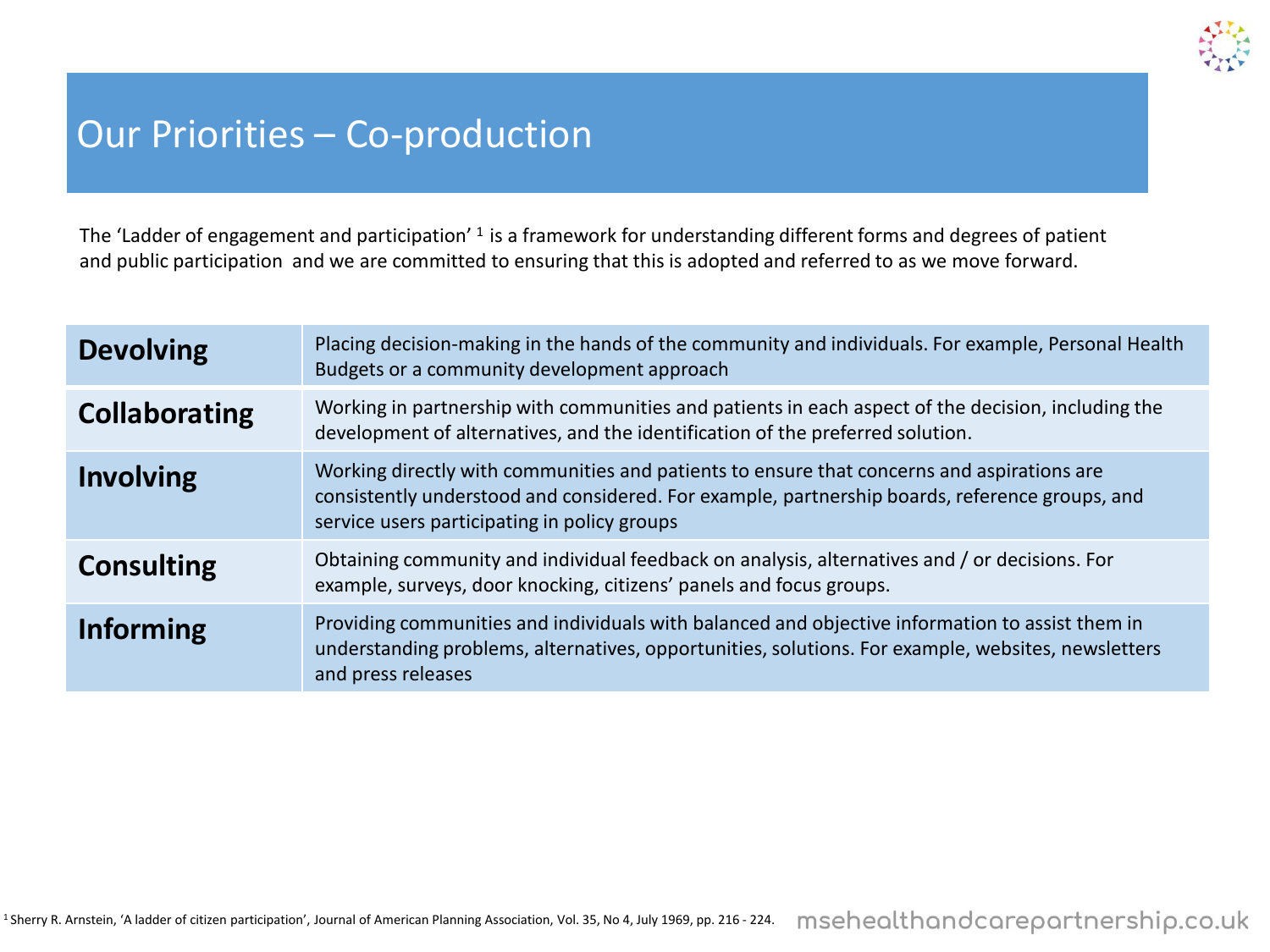## Our Priorities – Quality is intrinsic to our Long-Term Plan and a foundation that cuts across all priority workstreams

| <b>Mental Health</b>                                                                                                                                                                                                                                                                                                                                                                                                                                                                                                                                                                                           | <b>Maternity and Neonatal</b>                                                                                                                                                                                                                                                                                                                                                                                                                                                                                                                 | <b>Ageing Well Integrated</b><br><b>Community Care</b>                                                                                                                                                                                                                                                                                                                                                                                                                                                                                                                                                                       | <b>Safeguarding</b>                                                                                                                                                                                                                                                                                                                                                                                                                                                                                                                                                       |
|----------------------------------------------------------------------------------------------------------------------------------------------------------------------------------------------------------------------------------------------------------------------------------------------------------------------------------------------------------------------------------------------------------------------------------------------------------------------------------------------------------------------------------------------------------------------------------------------------------------|-----------------------------------------------------------------------------------------------------------------------------------------------------------------------------------------------------------------------------------------------------------------------------------------------------------------------------------------------------------------------------------------------------------------------------------------------------------------------------------------------------------------------------------------------|------------------------------------------------------------------------------------------------------------------------------------------------------------------------------------------------------------------------------------------------------------------------------------------------------------------------------------------------------------------------------------------------------------------------------------------------------------------------------------------------------------------------------------------------------------------------------------------------------------------------------|---------------------------------------------------------------------------------------------------------------------------------------------------------------------------------------------------------------------------------------------------------------------------------------------------------------------------------------------------------------------------------------------------------------------------------------------------------------------------------------------------------------------------------------------------------------------------|
| Strengthen links across the ICS<br>commissioning teams to<br>ensuring reflection in all<br>strategies, contracting and<br>elements of business<br>Review and refine mental<br>$\bullet$<br>health quality priorities<br>Review and develop mental<br>$\bullet$<br>health quality outcomes<br>balancing the need between<br>secondary care, PLACE,<br>primary care and other<br>community mental health<br>services<br>Engagement with partners to<br>encourage joint ownership by<br>the people and partners<br>involved to ensure co-<br>production is inclusive<br>Review and refine an easy read<br>version | Neonatal added to strategy<br>Include staff experiences<br>$\bullet$<br>& feedback<br>Prevention included in the<br>$\bullet$<br>strategy, with alcohol use in<br>pregnancy to be part of<br>prevention work<br>To extend the<br>$\bullet$<br>enhanced support<br>post Covid 19 to women<br>from ethnic minority<br>backgrounds<br><b>Children and Young</b><br><b>People (CYP)</b><br>Align 6 key priorities for CYP<br>to the quality strategy<br>Ensure Maternity and CYP in<br>relation to parenting is linked<br>and dovetail within the | Partnership approach<br>$\bullet$<br>with improved person,<br>population and system<br>outcomes - triple aim<br>Shift to a proactive approach<br>$\bullet$<br>to ageing well through the<br>adoption of the FRAIL+<br>framework<br>Tackle inequality of<br>$\bullet$<br>outcomes for our population<br>Frailty adopted and<br>understood as LTC<br>Making the right<br>$\bullet$<br>collaborative care decisions<br>across traditional health and<br>social care boundaries<br>Support delivery and<br>$\bullet$<br>management of the<br>population health and<br>wellbeing at neighbourhood<br>level, alongside coordinated | As a statutory safeguarding<br>partner, to work<br>collaboratively across the<br>system to support the delivery<br>of safeguarding strategic<br>priorities and statutory<br>responsibilities.<br>Within the ICS footprint, to<br>$\bullet$<br>develop our safeguarding<br>strategy and implementation<br>plan<br>To ensure that safeguarding is<br>integral throughout the ICS<br><b>Primary Care</b><br><b>Ensure that the Primary</b><br>$\bullet$<br>Care quality review groups<br>have the right representation<br>Ensure Co-production of<br>strategy is shared with |
| <b>Learning Disability</b>                                                                                                                                                                                                                                                                                                                                                                                                                                                                                                                                                                                     | strategy<br>Ensure that those at risk and<br>health inequalities are<br>identified within the strategy<br>Identification of quality lead<br>for CYP to ensure key<br>workstreams have a quality<br>focus - Completed<br><b>THINK FAMILY</b>                                                                                                                                                                                                                                                                                                   | delivery of specialist services<br>over larger geography where<br>beneficial                                                                                                                                                                                                                                                                                                                                                                                                                                                                                                                                                 | seldom-heard groups for<br>comment<br>Consider additional<br>workshops to reach groups                                                                                                                                                                                                                                                                                                                                                                                                                                                                                    |
| <b>Contact Essex Learning</b><br>disability partnership to seek                                                                                                                                                                                                                                                                                                                                                                                                                                                                                                                                                |                                                                                                                                                                                                                                                                                                                                                                                                                                                                                                                                               | Working in partnership for<br>quality End of Life Care                                                                                                                                                                                                                                                                                                                                                                                                                                                                                                                                                                       | where gaps identified                                                                                                                                                                                                                                                                                                                                                                                                                                                                                                                                                     |
| assistance setting up<br>coproduction meetings with<br>expert by experience<br>Produce an easy read version<br>$\bullet$<br>of the strategy<br>Refine draft care strategy to                                                                                                                                                                                                                                                                                                                                                                                                                                   |                                                                                                                                                                                                                                                                                                                                                                                                                                                                                                                                               | <b>Planned, Emergency and Cancer Care</b>                                                                                                                                                                                                                                                                                                                                                                                                                                                                                                                                                                                    |                                                                                                                                                                                                                                                                                                                                                                                                                                                                                                                                                                           |
|                                                                                                                                                                                                                                                                                                                                                                                                                                                                                                                                                                                                                |                                                                                                                                                                                                                                                                                                                                                                                                                                                                                                                                               | Transforming committees, greater inclusion and less duplication<br>$\bullet$<br>$\bullet$                                                                                                                                                                                                                                                                                                                                                                                                                                                                                                                                    |                                                                                                                                                                                                                                                                                                                                                                                                                                                                                                                                                                           |
|                                                                                                                                                                                                                                                                                                                                                                                                                                                                                                                                                                                                                | <b>Highlights from engagement</b><br>workshops across the system                                                                                                                                                                                                                                                                                                                                                                                                                                                                              | Meaningful metrics that produce timely information<br>Preparing patients for treatment - prehab<br>$\bullet$<br>Linking partner strategies<br>$\bullet$                                                                                                                                                                                                                                                                                                                                                                                                                                                                      |                                                                                                                                                                                                                                                                                                                                                                                                                                                                                                                                                                           |

shorten following completion

of all workshops.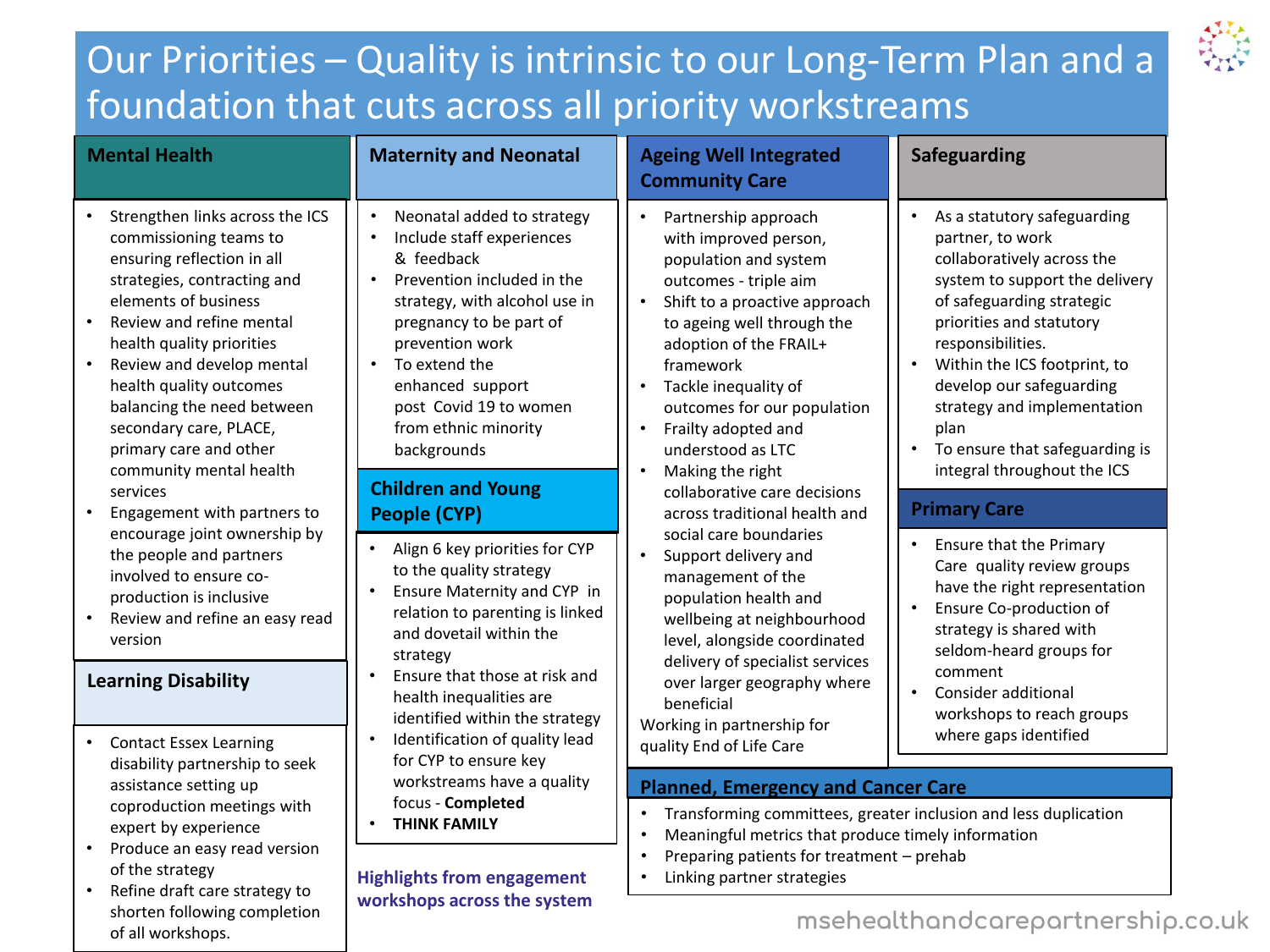

## Our Accountability - Quality Governance

The National Quality Board in its position statement for ICSs have outlined two key requirements for quality oversight in an  $ICS$ :-

- 1. To ensure the fundamental standards of quality are delivered managing of quality risks, including patient safety risks, and address inequalities and variation;
- **2. To continually improve the quality of services**, in a way that makes a real difference to the people using them. We shall use the 7- step model as described earlier to achieve this, all part of our plan, do, study, act (PDSA) approach.

Our ICS NHS body will be a statutory organisation. Our unitary board members will have collective and corporate accountability for the performance of our organisation and will be responsible for ensuring its functions are discharged. NHS England and NHS Improvement through their regional teams, will agree the constitutions and plans of ICS NHS bodies and hold us to account for delivery through the chair and chief executive.

Providers of NHS services will continue to be individually accountable:

- for quality, safety, use of resources and compliance with standards through the provider licence (or equivalent conditions in the case of NHS trusts) and CQC registration requirements
- for delivery of any services or functions commissioned from or delegated to them, including by our NHS ICS body, under the terms of an agreed contract and/or scheme of delegation.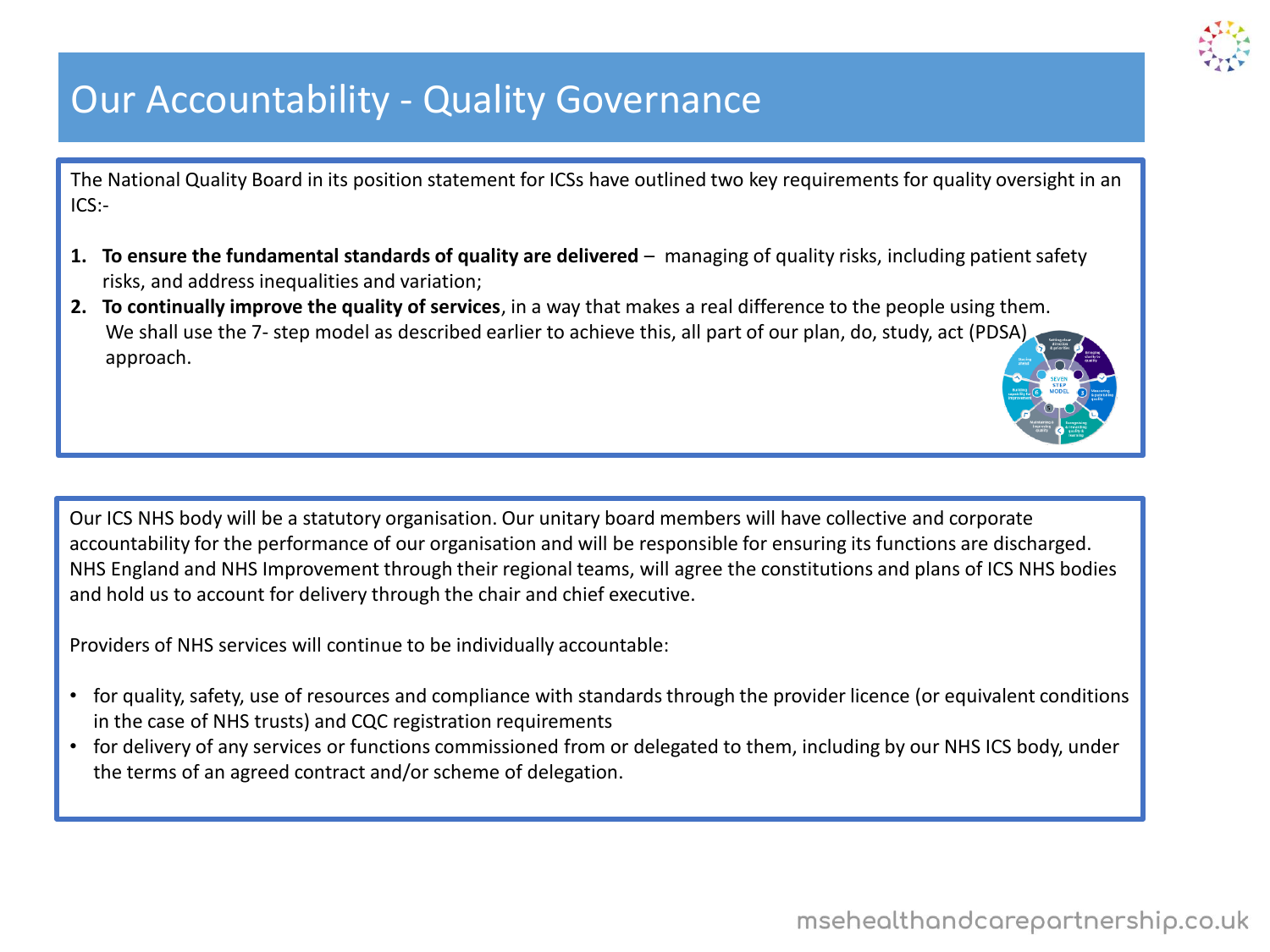## **Developing our direction of travel for Quality – what next?**

Our ambition is to continue to work in partnership with providers, partners and our population to drive up the quality of services for our population. As we move to system reform, it becomes even more important to ensure we continue to co-produce and provide services of the highest quality, delivered with respect and compassion, and a positive experience for all.

As our ICS matures, we will implement further review of system-wide governance to ensure clear direction and delivery of NHS values and our priorities. This will include a review of Quality and Performance Improvement processes to take collective oversight of clinical risk, problem solving for escalated concerns and the sharing of learning and best practice.

Create new ways of working within our new integrated approach, being openly transparent and sharing for improved outcomes. There will be a robust clinical assurance framework to reflect each level, retaining a clear line of sight for the system, PLACE and individual organisational performance. With the ability to report at each level to ensure accountability.

As a developing ICS we will work with our partners to inform the strategic approach. As part of our Strategic approach to Quality, we will work to make shared decisions with providers on population health, quality outcomes, service transformation and quality improvements, ensuring equality of personalised care provision, as we continue to implement our Long Term Plan. Leading to greater provision of proactive, personalised care.

As a developing ICS we will work with our partners to information  $\mathcal{A}$  approach to  $\mathcal{A}$ 

### msehealthandcarepartnership.co.uk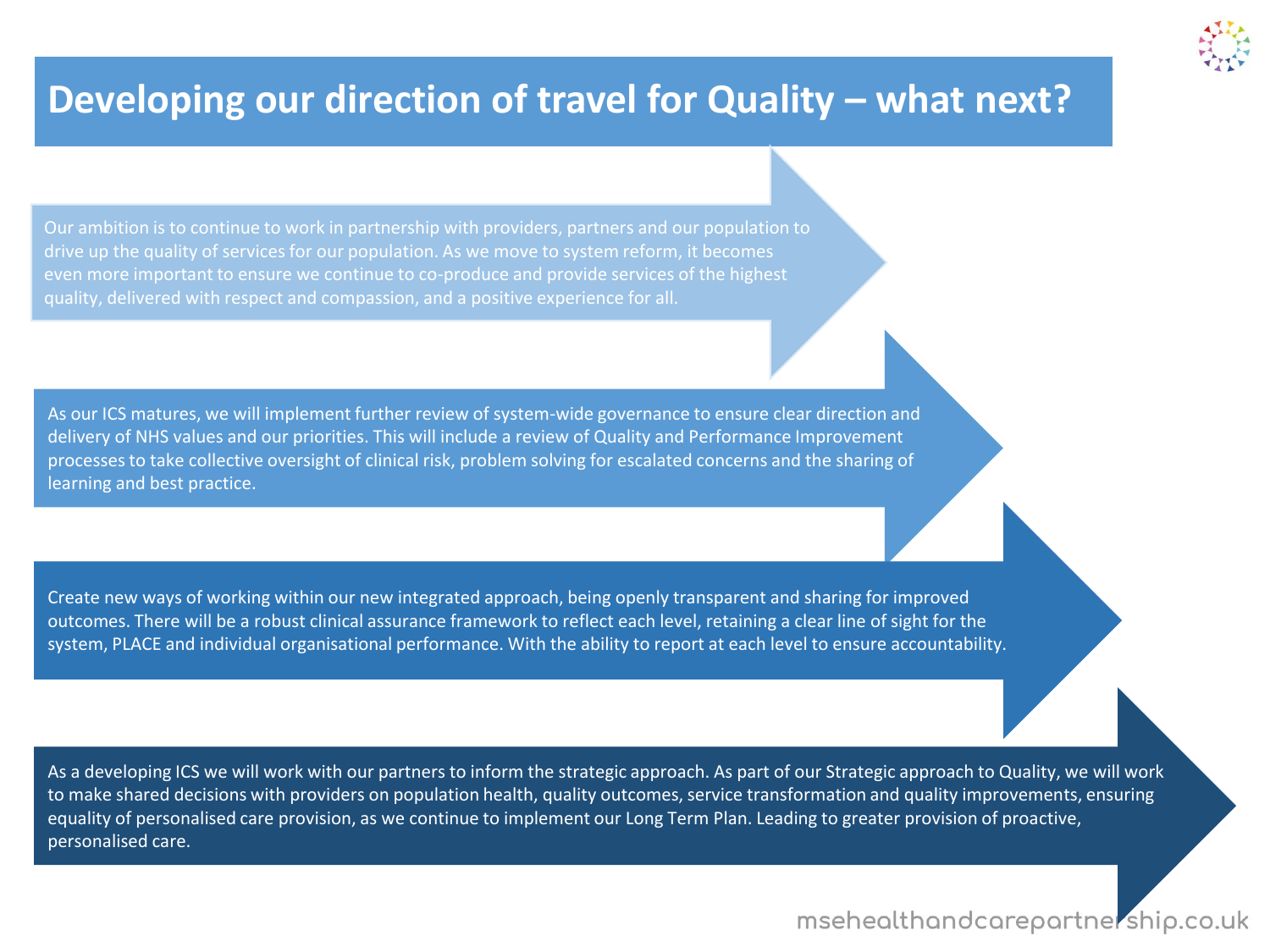### Links to National and Local Quality Strategies!

NHS Patient Safety Strategy:

- [NHS Patient Safety Strategy: Update Feb-2021](https://www.england.nhs.uk/wp-content/uploads/2021/02/B0225-NHS-Patient-Safety-Strategy-update-Feb-2021-Final-v2.pdf)
- [The NHS Patient Safety Strategy: Safer culture, safer systems, safer patients July 2019](https://www.england.nhs.uk/wp-content/uploads/2020/08/190708_Patient_Safety_Strategy_for_website_v4.pdf)
- [NHS England » Framework for involving patients in patient safety](https://www.england.nhs.uk/publication/framework-for-involving-patients-in-patient-safety/)
- [NHSX Digital Clinical Safety Strategy](https://lnks.gd/l/eyJhbGciOiJIUzI1NiJ9.eyJidWxsZXRpbl9saW5rX2lkIjoxMjIsInVyaSI6ImJwMjpjbGljayIsImJ1bGxldGluX2lkIjoiMjAyMTA5MzAuNDY2NzY5MzEiLCJ1cmwiOiJodHRwczovL2dicjAxLnNhZmVsaW5rcy5wcm90ZWN0aW9uLm91dGxvb2suY29tLz91cmw9aHR0cHMlM0ElMkYlMkZ3d3cubmhzeC5uaHMudWslMkZrZXktdG9vbHMtYW5kLWluZm8lMkZkaWdpdGFsLWNsaW5pY2FsLXNhZmV0eS1zdHJhdGVneSUyRiZkYXRhPTA0JTdDMDElN0NLaXJzdGluLkhhbm5hZm9yZCU0MGNxYy5vcmcudWslN0MwYjVhMzdlNDJmYmE0YWE4MDE2YjA4ZDk3OWRlMzMwYyU3Q2E1NWRjYWI4Y2U2NjQ1ZWFhYjNmNjViYzJiMDdiNWQzJTdDMSU3QzAlN0M2Mzc2NzQ4MTc1MDg0MDc3OTclN0NVbmtub3duJTdDVFdGcGJHWnNiM2Q4ZXlKV0lqb2lNQzR3TGpBd01EQWlMQ0pRSWpvaVYybHVNeklpTENKQlRpSTZJazFoYVd3aUxDSlhWQ0k2TW4wJTNEJTdDMTAwMCZzZGF0YT1ZJTJCTkJWc1RZcDgwbzl3bHhqSEhmcHlBbTh3SFNpTHhmUm1pY3BTaVUzSnMlM0QmcmVzZXJ2ZWQ9MCJ9.SXKAtYecyjYBnySk_UqwnEfc6uvmZGasxuAaVMg6aos/s/605302603/br/113130107589-l)

NHS England - National Quality Board:

- [NQB Position Statement on Quality in Integrated Care Systems](https://www.england.nhs.uk/publication/national-quality-board-position-statement-on-quality-in-integrated-care-systems/) April 2021
- [Shared Commitment to Quality](https://www.england.nhs.uk/publication/national-quality-board-shared-commitment-to-quality/) Refreshed edition, April 2021

World Health Organisation:

• [WHO Patient Safety Action Plan \(Draft\)](https://cdn.who.int/media/docs/default-source/patient-safety/gpsap/final-draft-global-patient-safety-action-plan-2021-2030.pdf?sfvrsn=fc8252c5_5)

NICE:

• [NICE Strategy](https://www.youtube.com/redirect?event=video_description&redir_token=QUFFLUhqbTBjWXAzODJuSEhjS2p6Y25wSDQtSEJacGQ1Z3xBQ3Jtc0tucGFpU3kzQ0N3d1J3YjJqVnhmNS1jb2VQQ2NaX2hWd3lXNG5fam1QeW9xS0dkTlc4VTZTd2hBN0ZramJwWWFDUTV4S1ZKU3Yta3Y3cnJ1eHZSTEp0TEE4dnR3ZDdPUkx3UEx4SXREX3d6NFM2aVFBcw&q=http%3A%2F%2Fwww.nice.org.uk%2Fstrategy)

Care Quality Commission:

• [A new strategy for the changing world of health and social care \(cqc.org.uk\)](https://www.cqc.org.uk/sites/default/files/Our_strategy_from_2021.pdf)

Safeguarding Children:

• [Working Together to Safeguard Children](https://www.gov.uk/government/publications/working-together-to-safeguard-children--2)

Looked After Children:

• [Promoting the Health and Wellbeing of Looked After Children](https://assets.publishing.service.gov.uk/government/uploads/system/uploads/attachment_data/file/413368/Promoting_the_health_and_well-being_of_looked-after_children.pdf)

Safeguarding Adults:

[Care and Support Statutory Guidance](https://www.gov.uk/government/publications/care-act-statutory-guidance/care-and-support-statutory-guidance)

! Not an exhaustive list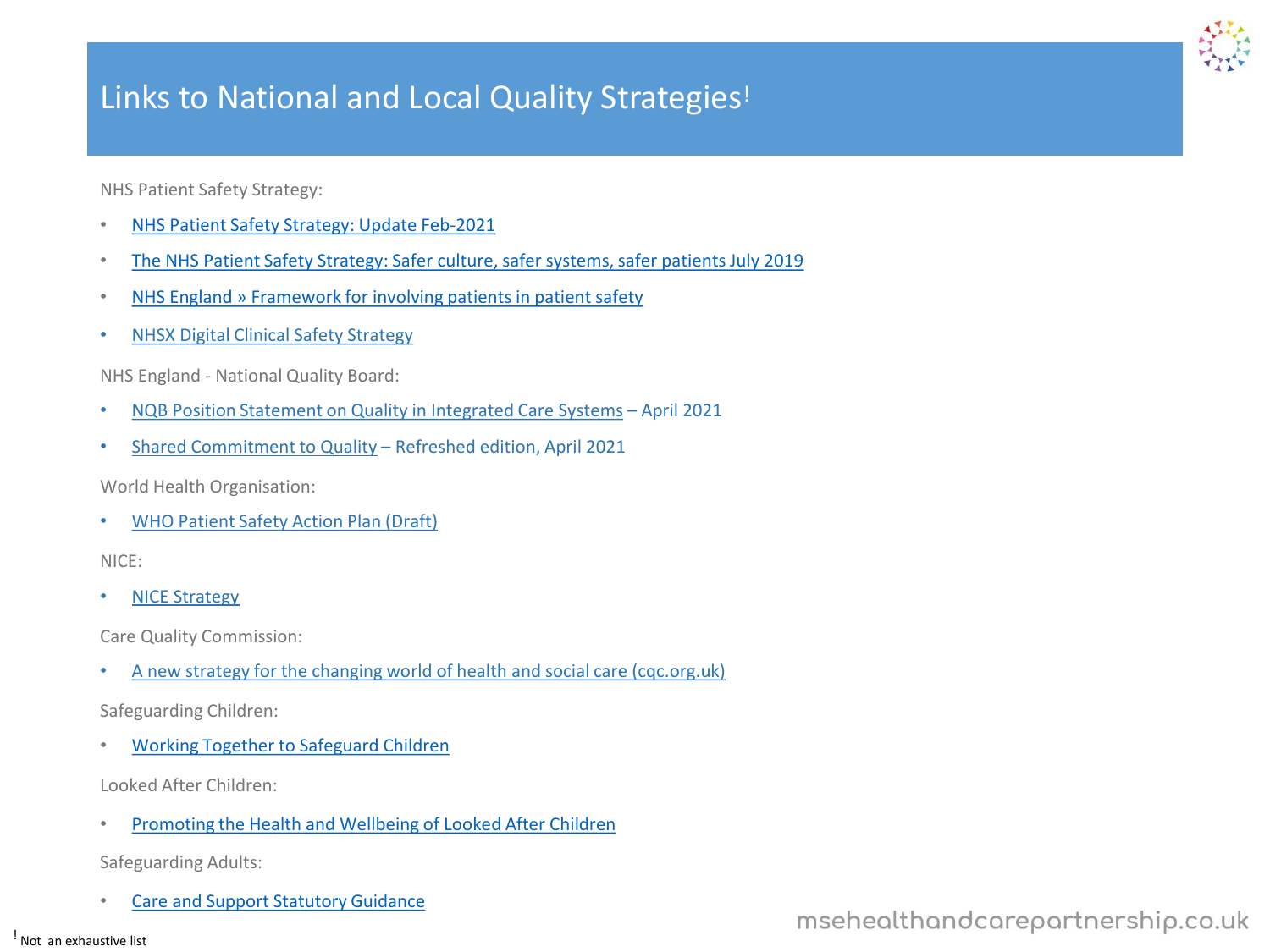### Links to National and Local Quality Strategies

Essex Partnership University Trust

- [Safety-First-Safety-Always.pdf \(eput.nhs.uk\)](https://eput.nhs.uk/wp-content/uploads/2021/03/Safety-First-Safety-Always.pdf)
- Essex Safeguarding Adults Board
- [esab-safeguarding-strategy-2021-24-final.pdf \(essexsab.org.uk\)](https://www.essexsab.org.uk/media/2910/esab-safeguarding-strategy-2021-24-final.pdf)
- Southend Safeguarding Partnership
- [Southend Safeguarding \(adults\)](https://safeguardingsouthend.co.uk/downloads-adults/)
- Thurrock Safeguarding Adults
- [Thurrock Safeguarding Adults](https://www.thurrocksab.org.uk/information-and-resources/policies-procedures/)
- Mid and South Essex Foundation Trust
- *Being finalised (@23/09)*

We are happy to include links that providers would like to share regarding their Quality Strategies